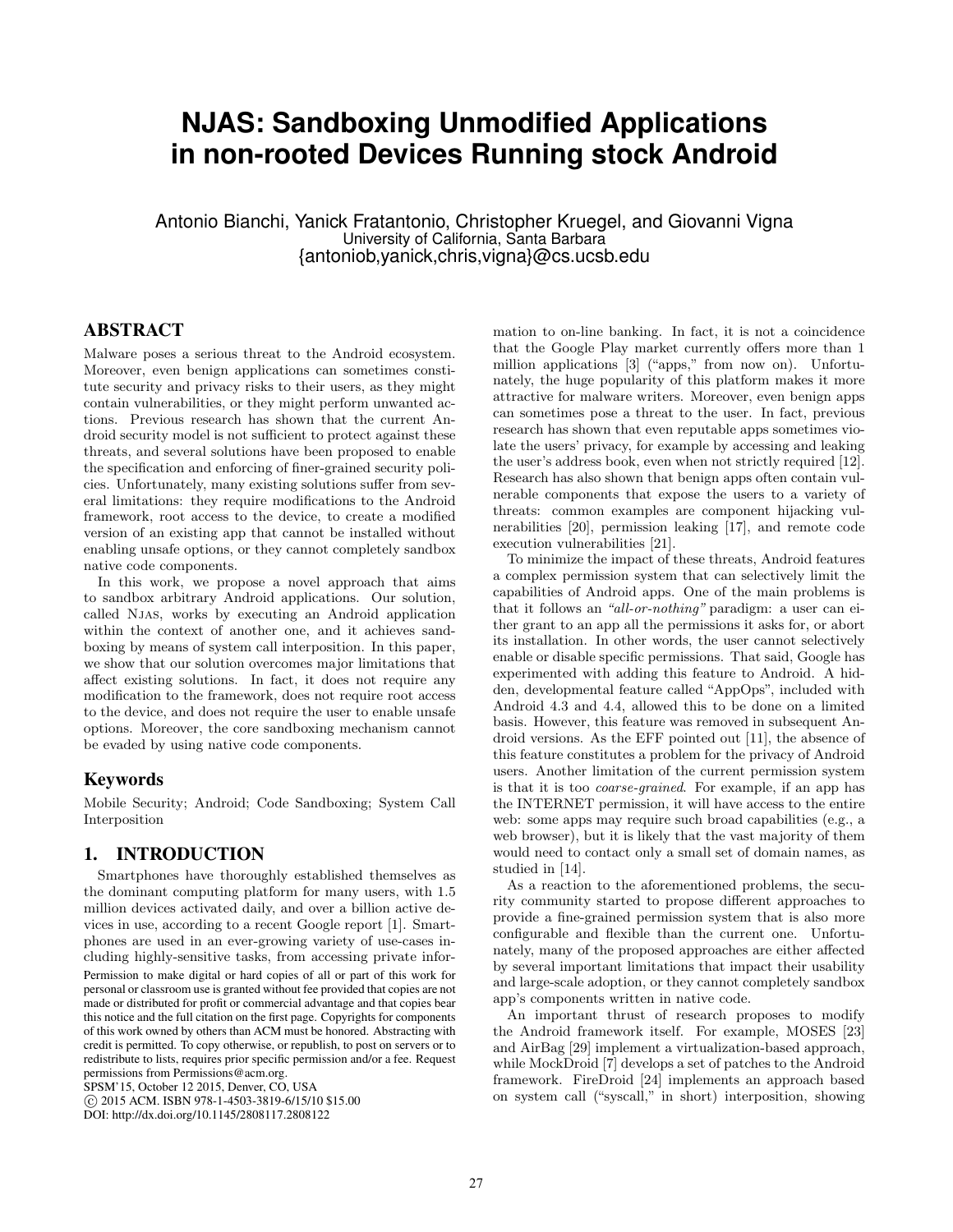how this technique can be effective in sandboxing arbitrary Android applications. Unfortunately, all these approaches suffer from several limitations: they either require intrusive modifications to the Android framework, or administrative ("root") privileges. While the first limitation makes the wide adoption of such systems difficult, the requirement of having root access is not always reasonable. In fact, not all the users are capable of (or willing to) "root" their device, as the process of "rooting" the device may void its warranty, and it affects its overall security.

Other works propose to instrument and sandbox the execution of a given Android app by statically rewriting its bytecode [6, 9, 10, 30]. While these works have the advantage of providing as output a self-contained Android app, they have several limitations. First, such approaches currently do not offer complete protection against native code, thus offering to the adversary a simple way to evade them. In fact, even those approaches that can sandbox native code components (e.g., [30]) rely on library function call interposition and hence can be evaded, for example, by invoking syscalls through inline assembly code. Second, if the modified Android app is not published on the official Google Play market, the user would need to enable the "allow apps from unknown sources" option to install and execute it. This option is not present in all devices, and enabling it decreases the security of the entire system, as it allows the installation and execution of untrusted apps. As an alternative, one could modify a given app and upload it to the Google Play market: while this is technically possible, this would introduce legal issues, as the rewritten app would contain the original app's content (in a slightly modified form).

Independently to our work, a recent paper [5] proposes a sandboxing mechanism that does not require modifications of the Android system. However, this system requires the usage of an app granting all the possible Android permissions and the reimplementation of many of the security checks usually implemented by the Android operating system. While this approach is practical and, in principle, secure, it introduces a single point of failure (i.e., the application with all the permissions), it increases the attack surface, and it requires the porting of the security checks for each new Android version, thus opening another venue for the introduction of security vulnerabilities. For this reason, we believe that this approach may potentially weaken the Android security properties, as we will better explain in Section 7.

In this paper, we introduce Njas (Not Just Another Sandbox), an approach that aims to sandbox arbitrary Android apps. At its core, Njas sandboxes a given application by means of syscall interposition (using the ptrace mechanism), and it works by loading and executing the code of the original application within the context of another, monitoring, application. As we discuss throughout the paper, this proved to be technically challenging, because Android applications are written with the assumption that the code is executed in a very specific execution context.

Njas comes with important advantages that overcome several limitations of many existing systems. In fact, our approach does not require any system modification, it transparently works across different Android versions, it does not require root access on the device, and it does not force the user to enable the "allow apps from unknown sources" option. Moreover, as our system performs sandboxing by using a kernel-based feature (i.e., ptrace), it offers complete protection even when native code is used. Finally, the usage of Njas does not require any technical knowledge, and, for this reason, we believe it could benefit a wide range of users.

Our approach is flexible enough to enforce a variety of fine-grained security policies. In particular, our current prototype supports the enforcing of policies that monitor an application's network access, file system access, SMS-related capabilities, and access to user's private information, such as the contact list. To test the applicability of our approach, we used NJAS to enforce different security policies to several real-world applications downloaded from the Google Play market, with an acceptable performance overhead.

In summary, this paper makes the following contributions:

- We propose an approach to sandbox generic Android applications that does not suffer from usability limitations that affect many existing solutions, while, at the same time, it can completely sandbox an application even when native code components are used.
- We address the general problem of executing an application within the context of another, non-privileged, application, on the Android platform. We describe the many technical challenges that needed to be addressed, and we systematically explore the advantages and limitations of the proposed solution.
- We implement this approach in a prototype tool called Njas. As we show in the evaluation section, Njas can effectively enforce configurable security policies related to different categories of sensitive operations. We tested our system by instrumenting several real-world applications downloaded from the Google Play market, and we show that the performance overhead is aligned to the one of similar approaches.

# 2. THE ANDROID ECOSYSTEM

In this section, we provide an overview of the Android ecosystem and an in-depth description of the components on top of which our approach is based.

### 2.1 Android Application

An Android app is shipped in a single file, called an Android application package (APK, in short). An APK is a zip archive that includes the apps's codebase (stored in a file called classes.dex) and app's configuration files (usually called Resources), which store configuration data like string values, icons, and images. Moreover, each APK needs to include the Android manifest configuration file, which contains critical information, such as the list of app's components and the required permissions. Optionally, an APK can contain shared object modules (\*.so files) that include native code components, which can be directly executed by the device's processor.

The main components of an app are usually written in Java. The Java source code is then compiled to Dalvik bytecode and assembled in the previously-mentioned classes.dex file. This bytecode is executed by the Dalvik virtual machine. Additionally, developers can choose to implement the more CPU-intensive parts of the application in native libraries, written in a low-level language, such as C or  $C_{++}$ .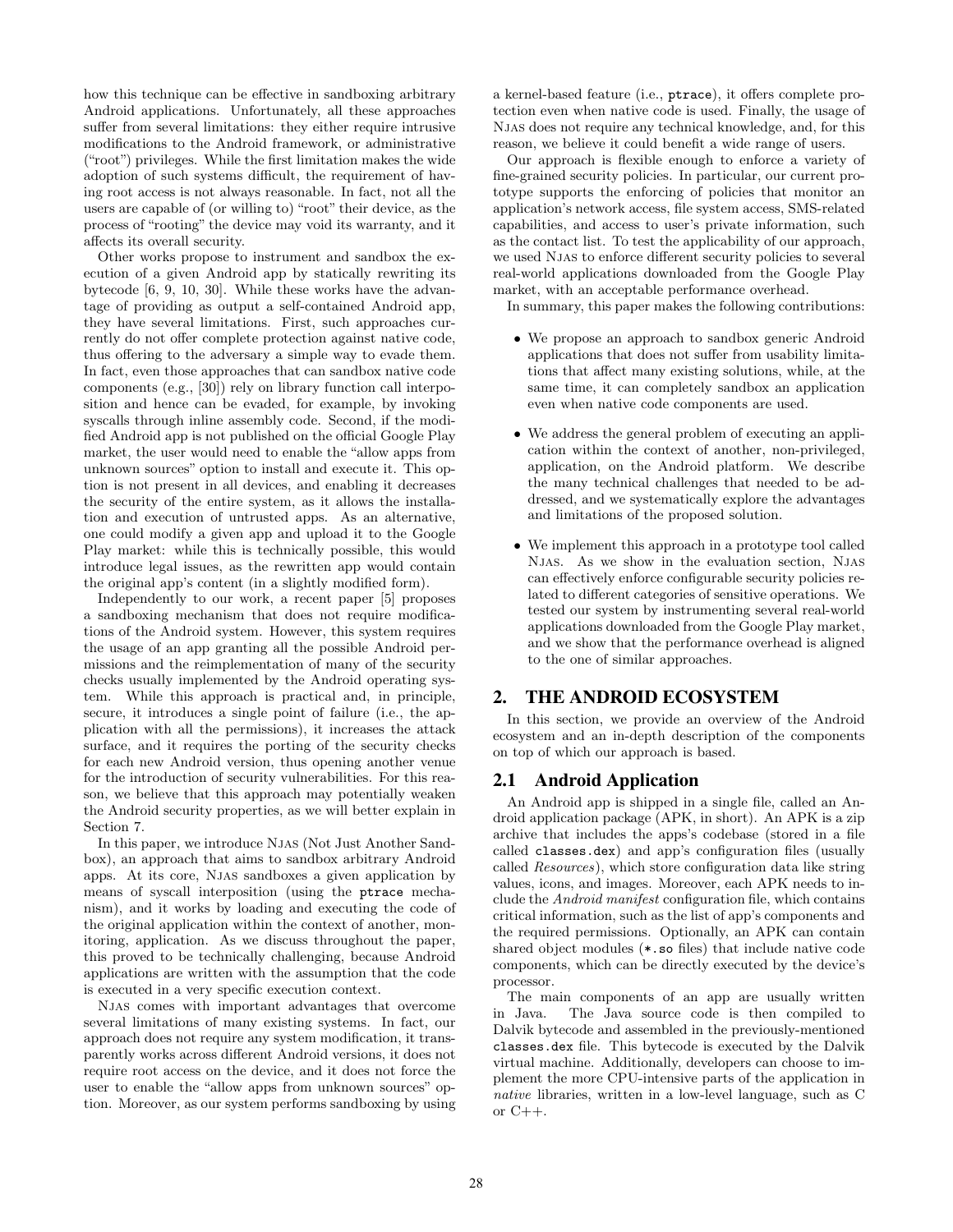Every app is uniquely identified by its package name (specified in the manifest file) and signed with a private key from its developers. In Android, an app is composed of different components. Four different types of components exist: Activity, Service, Broadcast Receiver, and Content Provider. An Activity defines a graphical user interface and how the user can interact with it. Differently, a Service is a component that runs in background to perform long-running operations. Finally, a Broadcast Receiver is a component that responds to specific system-wide messages, while a Content Provider manages app data shared with other components (within the same app or in external ones).

#### 2.2 Security Model

Android is an operating system based on Linux. Differently from standard Linux distributions, in Android each application runs as a different Linux user: a unique user id (UID) is created and assigned to each app at installation time. This ensures that interactions among different apps can only happen through well-defined IPC mechanisms.

Moreover, the Android framework is characterized by a complex permission system that monitors the execution of every security-sensitive functionality. Each app needs to declare the set of required permissions in its manifest file. The user will then need to review and accept these permissions at installation time.

Permissions are enforced by means of two different mechanisms. The first one relies on the Linux group abstraction: for example, if the INTERNET permission is required by a given app, the Linux user associated with such app will be added to the *aid inet* group. Only applications run by users in this group can connect to the network.

The second mechanism relies on run-time security checks. These checks are not implemented in a centralized location, but they are spread among several different components, depending on the particular permission. As an explanatory example, let us consider an app that attempts to send a text message. When the app invokes the sendTextMessage Android API to send a text message, a request is sent to the SmsManager service, the Android built-in system service that is responsible for actually sending text messages. At this point, SmsManager will perform a query to the Android's PackageManager service to check whether the app that initiated the request has the associated permission. These kinds of checks are performed at run-time every time an app requests to perform a sensitive operation. It is worth noting that the SmsManager service, as well as every other system service, runs as a separate process, owned by the privileged system user. The communication between processes is performed through one of the well-defined IPC mechanisms, the most common being the Binder kernel module (we will provide a detailed description of this IPC mechanism in Section 4.3.1).

### 2.3 Life Cycle of an Android Application

In this section we provide an overview of the different phases of an Android application's life cycle.

#### *2.3.1 Installation*

When the user requires the installation of an app, its APK is downloaded to the device, and the list of required permissions is extracted. Such list is then displayed to the user, who has now two options: she can either accept all the per-

| App process |                        |       |                           |                           |
|-------------|------------------------|-------|---------------------------|---------------------------|
| App code    | App code (Java)        |       | Framework Library         | System<br><b>Services</b> |
| (native)    | Dalvik Virtual Machine |       |                           |                           |
|             |                        |       |                           |                           |
| open {      | read                   | ioctl |                           |                           |
|             | <b>Linux Kernel</b>    |       | <b>Binder transaction</b> |                           |

Figure 1: Interaction among an app, the Linux kernel, and remote system services. The arrows exemplify syscalls called by the app's process.

missions or abort the installation of the app. Such "allor-nothing" policy constitutes one of the main limitations of the current Android's permission system, and it is one of the main motivations behind the development of approaches that give the user the possibility to use more flexible security policies.

If the user accepts, the app is installed and a new Linux user is created and associated to it. From now on, the Android framework becomes aware of the new app: in fact, the many Android system components, as well as other apps, will now be able to access all the information about the newly installed app by querying the PackageManager service.

#### *2.3.2 Launching*

The most common way for a user to start a specific Android application is to click on its associated icon. At this point, the application that is responsible to handle events related to the menu, the Launcher app, asks the system to show the app's main activity. If this app is not already running, the zygote process starts to execute a series of operations that will eventually lead to the app's execution.

The zygote process is a privileged process that is the analogous for Android of the Linux's init process: all Android applications' processes are generated starting from a fork operation by zygote. After the fork operation, the newly generated process first retrieves the UID associated to the *target* application, and it then drops its privileges accordingly. At this point, this process will receive (from the ActivityManager service) the information related to which app needs to be executed.

After retrieving the needed information, the newly generated process loads the code of the target application (by using a ClassLoader  $object^1$ ), and it then creates a Context object which contains information about the context the application should be executed in.

#### *2.3.3 Run-time*

At run-time, an Android app is constituted by the code written by its developers (stored in its APK file) and the Android framework libraries, which expose a variety of useful APIs (Figure 1). Independently of where the code is implemented, it runs within the scope of the same process. The code of each application can be correctly run only within a very specific execution context. In fact, such code is designed to heavily interact with the surrounding Android framework, mainly through the Binder IPC mechanism. Moreover, an application interacts with the surrounding framework even when it needs to perform intra-

 ${}^{1}$ A ClassLoader is a special object that allows loading additional code from external resources.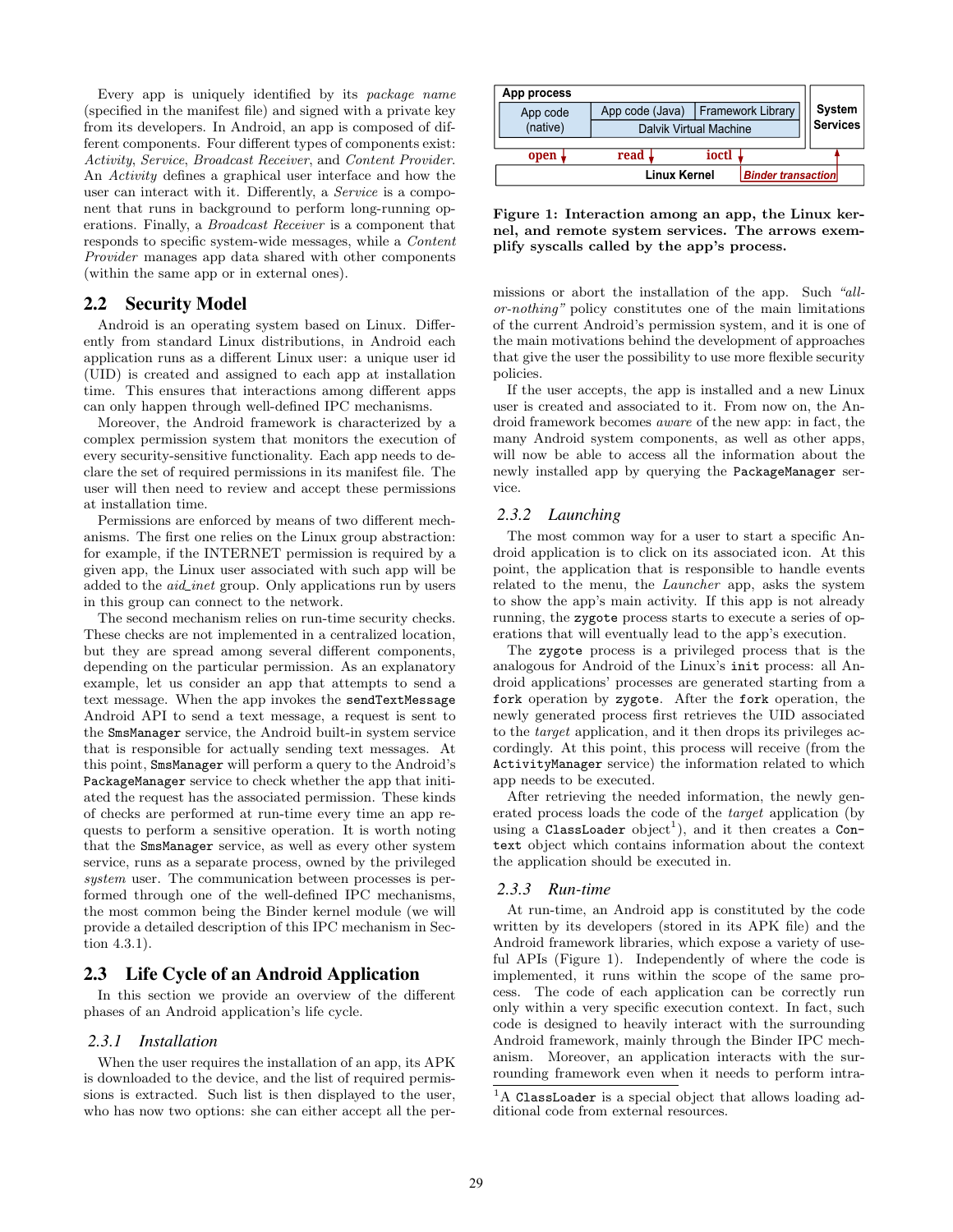application operations. For example, an app can switch from an activity to another, by invoking the startActivity API, which, in turn, will communicate with the ActivityManager service through the Binder IPC mechanism.

# 3. NJAS – OVERVIEW

In this section, we first discuss a high-level overview of our approach, and how it provides a usable and flexible solution for sandboxing Android applications. Then, we describe our design goals and the several technical challenges we needed to address. We postpone the description of the low-level technical details to Section 4.

# 3.1 Approach

From a high-level point of view, our approach aims to sandbox a generic Android application by running it in an instrumented environment that monitors its execution by means of syscall interposition. At its core, our system relies on the ability to load an application within the context of another one, i.e., our sandbox. The main technical challenge is related to the creation of a compatible execution environment. In fact, if not properly handled, the code of the sandboxed application cannot work correctly, as it was designed to run in a different context.

Starting from the app we want to sandbox (which we will refer to as orig), the first step is the generation of a compatible stub application. The stub app is generated in a completely automated fashion and its only role is to act as a "container" application. Such application only contains few pieces of information taken from the manifest of the original app (such as the list of permissions, the activity names, and similar others), and it does not contain any code or resources from the original app. In our current implementation, the size of a stub is about 315 KB, sensibly lower than the size of normal Android applications (for instance, the current size of the Gmail application is about 6 MB)

When opened, stub loads orig's code, monitoring its execution through syscall interposition. Our system requires the installation of a single *compatible* stub for each orig application. Therefore, the same stub application can be used to enforce several different user-defined security policies.

It is worth noting that the process of generating an application starting from another one has few things in common with the process of repackaging. However, these two approaches are profoundly different. In fact, while our solution only aims to generate a compatible stub, the approaches based on repackaging techniques generate a slightly modified version of the original app, sharing the same codebase and resource files. For this reason, it is not possible to publish such app on the official Google Play market, as this process would lead to legal issues. Alternatively, a user of such systems would need to retrieve and install the repackaged app from a third-party source: this forces the user to enable the "allow apps from unknown sources" option that, in turn, lessens the security of the entire device.

On the contrary, publishing stub applications on the market does not pose any problem. In fact, these applications do not contain code or resources taken from the original ones. To verify this possibility, we submitted to the Google Play market the stub apps associated to several real-world popular applications (the same apps we used for our evaluation, described in Section 5). As expected, all these apps were promptly approved on the official market.

# 3.2 Usability Discussion

As one of our main goals is to develop a system that is intuitive and easy to use, we envision the usage of an application, which we will refer to as manager, that guides the user through the necessary steps to use our system. Specifically, manager takes care of downloading, installing, configuring, and opening the stub associated to a given orig. We now describe all the different steps.

First, manager will ask the user to install orig on the device (if not already installed). This can be easily done by using the default market application of the device (typically, the Google Play market), or any additional third-party market app. After orig has been successfully installed, manager will prompt the user to download and install from the market the stub associated to orig (if not already present on the device). Note that manager cannot transparently install these apps because Android requires an explicit consent from the user before every app's installation. The manager app can identify the stub associated to orig in a number of ways. As an example, manager could identify the correct stub by applying simple conventions based on the package name. Upon stub's installation, manager will give the user the possibility to specify a fine-grained security policy that will be enforced (refer to Section 4.4 for more details). As a final step, the user can then execute the sandboxed version of orig by clicking on its associated entry.

If stub is not already present on the market, manager would contact a dedicated server that will take care of automatically generating a compatible stub for the selected app and publishing it on the market. Note that these steps are executed in an on-demand fashion, only for apps users want to use with our system. To ease its usability, manager can optionally appear as a complete replacement of the standard Android "home" screen (as many apps that are currently present on the Google Play market do). This application would show to the user a list of all the installed apps (as a traditional "home" app would do), and the icon of each application for which a stub is available would appear with a lock symbol superimposed to it.

Finally, it is worth mentioning that our system addresses one of the usability limitations of existing approaches based on bytecode rewriting techniques. In particular, it is known that these techniques break the application's signature, and this, in turn, causes problems to the automatic update mechanism available on the Android platform. In fact, when a new version of a given app is available on the market, the app is automatically updated only if the signature used to sign the new version matches the signature of the locally installed version. For this reason, the users of such systems need to manually regenerate and reinstall newer versions of the repackaged apps.

On the contrary, Njas does not break such automatic update mechanism. In fact, as an unmodified version of orig is installed on the device, the system will be able to automatically update it when a newer version is published on the market. In addition, a corresponding new compatible version of stub can be published as well (if required), and the system will be able to update it to the current version, once again automatically. Specifically, when signing stub apps, we maintain a one-to-one mapping between the signatures used to sign original applications and their corresponding stub apps. In other words, stub applications associated to two versions of orig signed with the same key, would be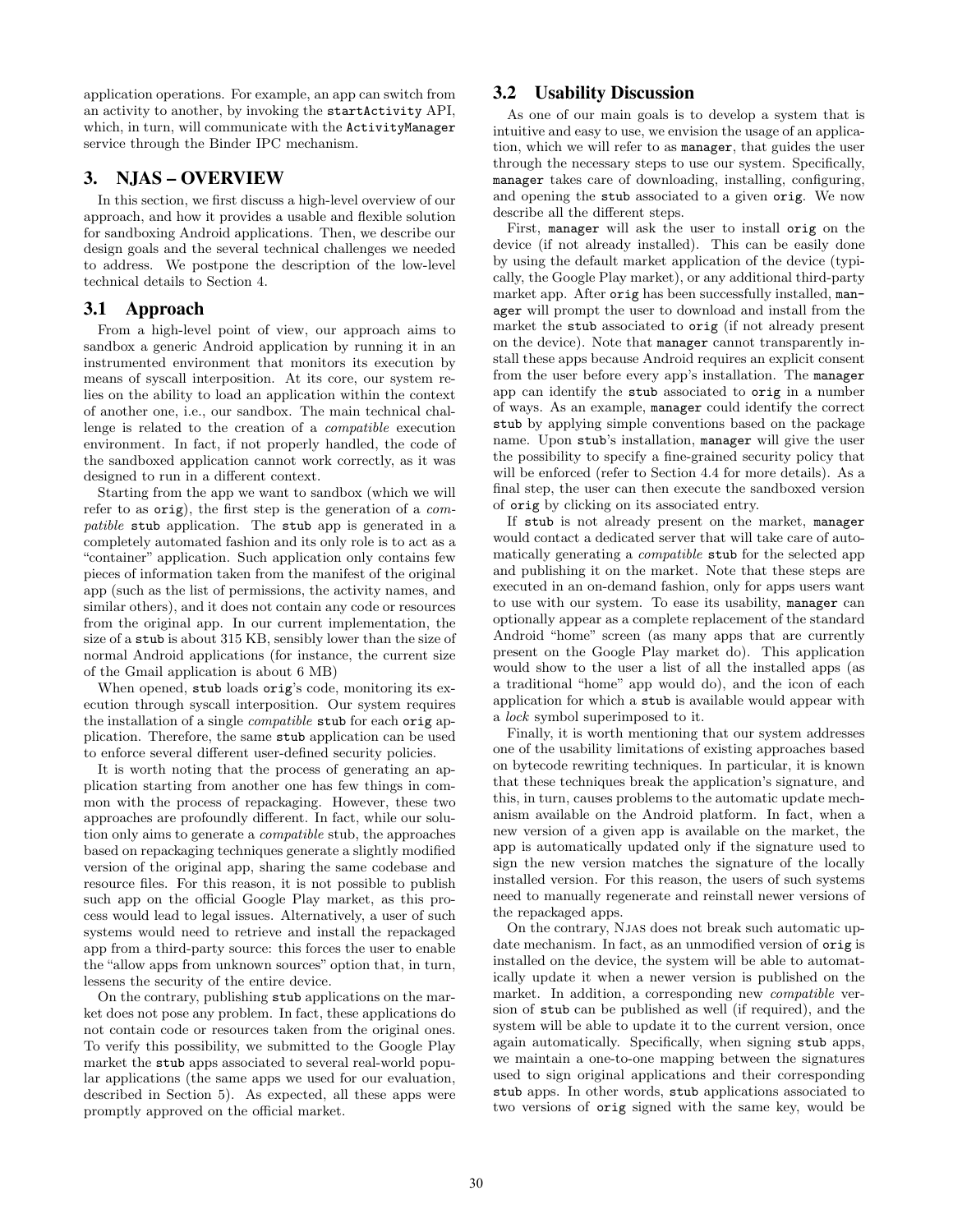signed with the same corresponding key. (Of course, such key will be different from the one used to sign orig, but this does not constitute any usability problems.)

### 3.3 Challenges and Design Choices

In the remainder of this section, we will discuss the main challenges we needed to address and our design choices.

How to sandbox an app. As we already mentioned, our approach is based on executing a given app within the context of another one. The first operation that stub performs is to fork itself, and to create a child process, which we call monitor. Using the ptrace mechanism, monitor is able to sandbox the execution of the original application (which runs within the context of stub) by means of syscall interposition. Note that this gives us control at the lowest-possible level and, since ptrace is a kernel-level feature, it is able to properly sandbox both the Java and the native components of an application.

Note that this is technically possible, even if monitor is an unprivileged process. In fact, since stub and monitor are in a parent-child relation, they share the same UID, and the ptrace interface can be therefore used. It is worth noting that while in Android this is possible, some specific Linux distributions (e.g., Ubuntu) disallow this possibility.

How to load code from the original app. As we previously explained in Section 3.1, the stub app contains only little high-level information about the orig app: that is, it does not contain orig's codebase nor its resources. The stub app is able to load and execute orig's codebase by directly reading orig's APK file: this is possible as the APK files of apps are world-readable by default. However, note that this is possible only for free apps, as the APK files of paid apps are stored in a non-readable location. In Section 6 we will discuss this limitation, which Njas shares with all systems based on bytecode rewriting.

The reader might be surprised that an app can actually load and execute code of another app, as it could seem that this technique could be used to bypass the Android security mechanism. However, this is not possible. In fact, the code loaded from orig will be executed within the context of stub, therefore, it will have the same privileges that stub has. For instance, let us assume that orig has the Internet permission: clearly, if stub itself does not have the same permission, it will not be able to connect to the network just by executing orig's code. Interestingly, the possibility of loading code from external applications is a well-documented functionality provided by the Android framework and it is used by popular apps [21].

How to guarantee the enforcement of a permission set that is stricter than the original one. We chose to create the stub app in a way that it requires the same permission set of orig. In this way, it is guaranteed that the sandboxed code is subject to at least the same permissions than it would have been subject to when run by the orig app. This acts as a starting point that our sandbox mechanism uses to enforce fine-grained user-defined policies (discussed in more detail in Section 4.4).

This approach has the disadvantage of requiring the generation of a different, *compatible* stub for each orig application. However, it is difficult to implement a safe sandboxing mechanism without requiring such a step. Specifically, one alternative to our approach would be to first create a generic sandbox application that enjoys all the permissions, and then enforce a subset of them by means of syscall interposition. While this approach would be feasible from a theoretical point of view, it is a task that would require a significant engineering effort, and it would inevitably make the attack surface bigger. In fact, it would require the reimplementation of all the security checks performed by the Android framework, which, as we mentioned earlier, are not implemented in a centralized location. Alternatively, this generic sandbox could drop its Android permissions before executing the code of the app to be sandboxed. However, this is technically impossible because Android does not provide any mechanism to change an app's permission set at run-time.

How to properly run the original app within the context of another one. Running an Android app within the context of another one proved to be the main challenge we needed to address. In fact, the codebase of each application assumes to be executed within a very specific context that varies among different apps. Thus, failing to provide such context will inevitably lead the app to crash or behave incorrectly. We will now provide a high-level description about which part of the context our system patches. In particular, we discuss two representative examples.

First of all, the parameters of some syscalls need to be patched. For example, consider the case where orig's code tries to access one of orig's private directories: such code is executed by the stub app and, since orig and stub are actually different applications (whose processes are run by different users), the process would crash with a "permission denied" exception, if the syscall arguments would not be properly patched. The technical details on how this is implemented are provided in Section 4.2. Similarly, Njas needs to patch the content of several Binder transactions, as we will detail in Section 4.3.

# 4. IMPLEMENTATION

In this section we document the underlying technical details of Njas. We first give an overview of the setup phase, then we provide details related to how we reconstruct an execution context so that it is possible to properly execute the code loaded from orig. In particular, we discuss how it is needed to patch syscalls and Binder transactions. Next, we explain how we implemented the enforcing of user-defined security policies. Finally, we discuss the security properties of our system.

### 4.1 Setup

The first operation performed by stub consists in invoking the prctl syscall by passing the SET\_DUMPABLE flag as argument. This guarantees that stub's threads will be *debuq*gable using the ptrace mechanism. Then, stub forks itself and creates a new process, which we call monitor. This process is responsible for monitoring the operations performed by stub. More precisely, monitor uses ptrace to attach to all stub's threads and monitor them.

After the monitor process is created, stub loads orig's code and starts its execution. To do so, stub creates a proper ClassLoader object. In Java, a ClassLoader is a special object used to load other classes. When it is created, a list of file paths is specified, which indicates where the classes' implementation should be searched. In our case, we obtain a reference to a ClassLoader object that loads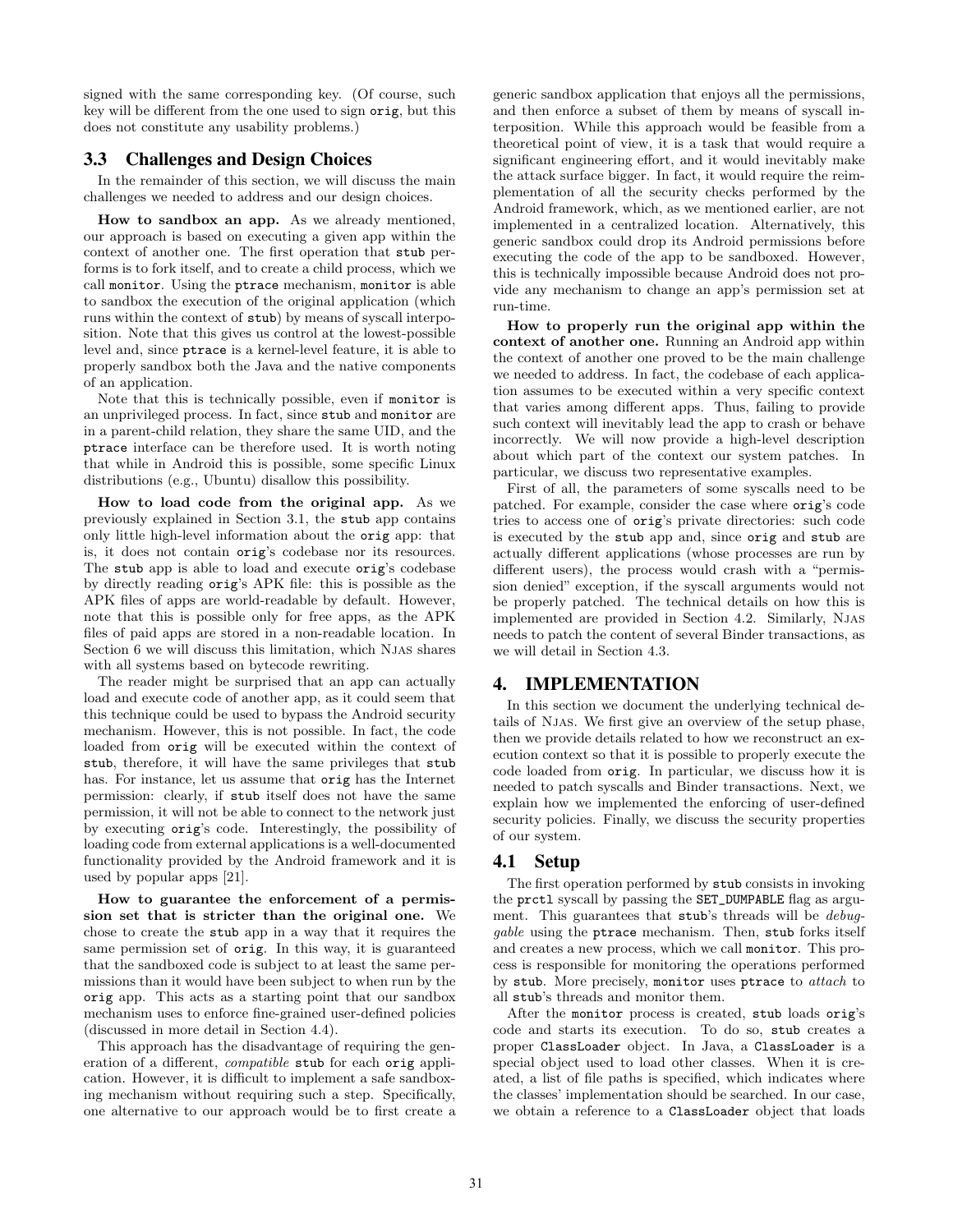classes from orig's APK file by using the createPackage-Context API (specifying the CONTEXT\_INCLUDE\_CODE and CONTEXT\_IGNORE\_SECURITY flags).

By using such object, stub can successfully load the main activity of orig and then spawn it by invoking the startActivity API. Note that, in general, when a class  $C$  needs to load another class D, the virtual machine will attempt to load D by using the same ClassLoader object used to load C. For this reason, all classes loaded by orig's main activity will be automatically loaded using the correct ClassLoader. In other words, orig's main activity will transparently load all the other classes implemented within orig's APK file.

# 4.2 File-related Syscall Patching

The Android OS assigns to each installed app a private folder, which is used, for example, to store the user's preferences or temporary files. The key problem lies in the fact that the code loaded from the orig app will try to access its own private folder (i.e.,  $\langle$ orig\_dir>). However, such folder is not accessible by the stub process, as its associated Linux user does not have permission to access orig's private folder. For this reason, the monitor process modifies the arguments of every file-related syscall, so that the file path is changed from  $\langle$ orig\_dir> to a (private) directory that the stub app is able to access, <stub\_dir>. For example, when the app tries to write to the <orig\_dir>/database.db file, Njas transparently changes the file path to  $<$  stub\_dir  $>$  /database.db.

# 4.3 Patching Binder Communications

Android apps are designed to continuously communicate with the surrounding environment. Most of these communications are implemented by means of remote procedure call (RPC) invocations through the Binder IPC mechanism. As we mentioned in Section 3.3, some of these communications and interactions need to be properly patched, for two reasons: to guarantee that the orig app code behaves correctly, and to actually implement the sandbox mechanism.

To this aim, the monitor process modifies the content of Binder transactions by means of syscall interposition. The technical details of this process are discussed in the remaining of this section: we will first describe several low-level details on how the Binder mechanism works, and then will discuss which operations are performed by monitor.

#### *4.3.1 Binder Internals*

From a technical point of view, all Binder communications are implemented by means of the ioctl syscall. More specifically, each Binder invocation is implemented by calling the ioctl syscall on the /dev/binder device. Different "commands" on the Binder are encoded by specifying different arguments to the underlying ioctl system call. Even if several Binder commands can be specified, within the context of this paper we are only interested in the BINDER\_WRITE\_READ Binder command, as this is the main mechanism through which all RPC invocations are performed. Such mechanism is used in two scenarios: when an app invokes a remote function implemented in a system service (e.g., to send a text message) and when a system service invokes a function defined in the app (e.g., to communicate user input).

The BINDER\_WRITE\_READ command can, in turn, encode different types of operations. As a concrete example, consider the drawing in Figure 2, which shows the low-level details of a Binder transaction that encodes an RPC invocation of the sendText remote function exported by the SmsManager service. This request is automatically generated when the SmsManager.sendTextMessage API, which an app can invoke to send a text message, is called. The write\_buffer argument points to a buffer that encodes all the information related to the requested operations. In particular, the Request type field encodes the type of the request (BC\_TRANSACTION, in this example), the InterfaceToken field specifies the remote service (com.android.internal.telephony.ISms), and the code field specifies which of its exported functions must be invoked (sendText). Moreover, a number of additional function arguments can be specified (such as, in this example, the destination number). All function arguments (which could be both Java primitive types and generic Java objects) are serialized and deserialized before being written to and read from a Binder transaction.

As we mentioned, the Binder mechanism is also used as a way for the system to invoke a function implemented in application space. In this case, an application's thread invokes the ioctl syscall, and the execution is temporarily blocked waiting for data, which specifies the local function to be invoked and its arguments. When such data becomes available, the syscall will unblock its execution, and the application will be able to read from a given buffer the data sent from a different process.

#### *4.3.2 Handling Component-Component Interactions*

An operation that is performed by even the simplest Android app is to start an activity. From a Java-level point of view, this can be achieved by invoking the startActivity API which takes as argument the details of the activity that needs to be started. From a syscall-level point of view, the execution of such API will generate two Binder transactions. First, the startActivity API will generate a call to the startActivity remote function exported by the ActivityManager service. Then, this service will call the scheduleLaunchActivity local (i.e., method executed by the application process) function that specifies how the new activity should be created (by defining, for example, its appearance). To correctly execute orig within the context of stub, monitor needs to patch the arguments of both Binder transactions, as described next.

The startActivity API takes as argument the activity to be opened, in the form of <package\_name, activity\_name>, where package\_name is the package name identifying an installed app and activity\_name is the name of a specific activity. The problem lies in the fact that when orig's code invokes the startActivity API (that is executed within the context of stub), it specifies orig's package name as the target package\_name. As this code is executed by the stub process, a SecurityException would be thrown by the ActivityManager service: in fact, stub is not allowed to open an activity of orig, since it is defined in a different app. To avoid this, monitor patches the arguments of such API by changing the specified package name from orig's to stub's. Note that the system would generate an exception if a compatible activity is not found in stub. For this reason, we build the stub app in a way that it defines (in its manifest file) a dummy activity for each activity defined in orig.

The arguments of the scheduleLaunchActivity function (invoked by the ActivityManager service) need to be mod-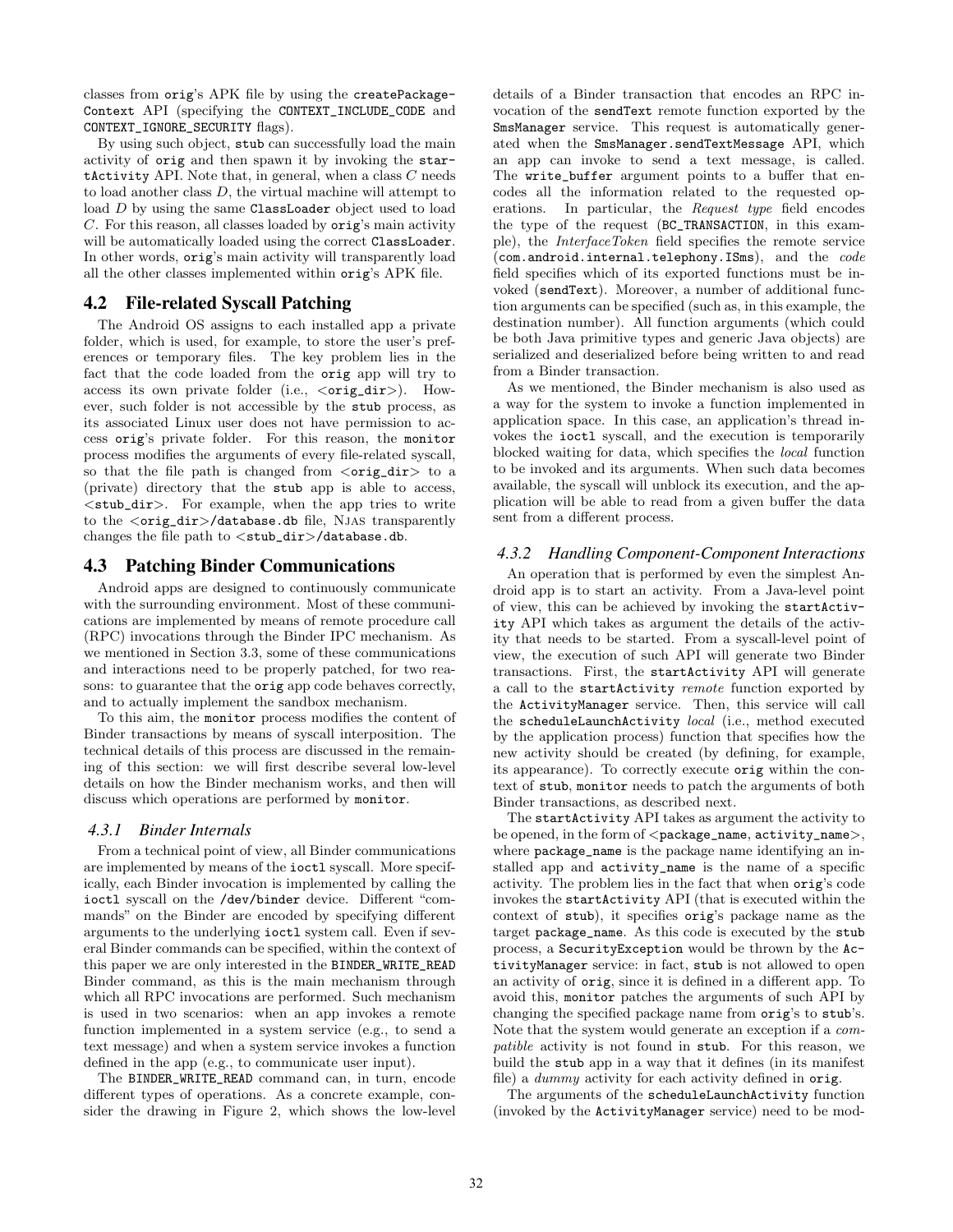

**called remote function:** *com.android.internal.telephony.ISms.sendText(*destinationNumber, **. . .**)

Figure 2: Example of a Binder transaction used to send a text message. Concrete values are written in italic. Arrows starting with a dot represent memory pointers. Note how the same ioctl syscall can specify more than one request.

ified as well. In fact, since the monitor process patched the first Binder transaction (as described in the previous paragraph), the framework will now try to spawn the dummy activity defined in the stub. This, in turn, would lead to a fatal exception, as stub does not contain any code associated to such activity. For this reason, monitor needs to patch the second Binder transaction as well. In particular, monitor patches the info argument, an instance of the ActivityInfo class, which contains all the information on how an activity should be created. This argument is modified at run-time with an ActivityInfo object compatible with the original target orig's activity. To obtain an appropriate ActivityInfo object, monitor uses the getPackageInfo API. In this way, orig's code is able to transparently start its activities, even when run within the execution context of another application, stub.

Similarly, Njas patches the interactions with the services defined within an application. In particular, monitor needs to patch the Binder transactions related to the startService and the scheduleCreateService methods that are the analogous for services of the startActivity and schedule-LaunchActivity methods. As the low-level mechanism is equivalent to the one discussed for handling activities, we omit the technical discussion.

#### *4.3.3 Handling Introspective Calls*

Android apps often invoke a number of APIs to obtain information about themselves. These API calls are almost never performed by the app's codebase, but they are used by the underlying Android framework APIs. An example of such APIs is the getActivityInfo API. This API returns an ActivityInfo object, which contains a number of important information. As this API is invoked within the context of stub, its returned value needs to be properly patched, so that the execution of orig's code can continue without crashing. The monitor process performs this patching procedure at run-time.

#### *4.3.4 Additional Challenges*

In the previous sections we have described how Njas modifies the arguments of several Binder transactions. However,

during our discussion we omitted some important low-level challenges that we needed to address, which we now discuss.

The first challenge arises when patching the content of the request buffer used by Binder transactions of BR\_TRANSACTION type. Specifically, for some requests, the offsets field points to a data structure which contains a list of absolute pointers to the buffer itself. The problem is that when the buffer is patched by the monitor process, these absolute offsets need to be properly updated, so that they keep pointing to the right location. As a solution, we automatically update these offsets when necessary.

The second challenge is related to patching the request buffer used by Binder transactions of BR\_REPLY type. The peculiarity of this buffer is that it is placed by the Binder kernel module in a memory region that is mapped (through the mmap syscall) to the /dev/binder device file. In this case, the problem is that this file is mapped as read-only, and the monitor process is not allowed to modify it. Note how ptrace can usually modify non-writable memory pages, but not when they are mmap-ed in this way. To address this issue, we copy the content of the buffer in a writable memory region, and we then modify the buffer field, so that it points to the beginning of such a copy.

## 4.4 Security Policies

Our approach can be used to enforce a variety of different security policies that restrict different capabilities and permissions of an Android device. Our current prototype can effectively enforce security policies related to four different categories of sensitive operations. In particular, Njas can enforce fine-grained security policies related to connecting to the network, accessing the file system, sending text messages, and accessing the user's contact list. Our prototype can be easily extended to support additional categories of permissions, the only challenge being the required engineering effort. In fact, note that the currently supported permissions already cover technically-different categories of operations. In the remainder of this section, we describe the details on how Njas handles the different cases.

To block unwanted Internet connections, Njas intercepts the connect and sendto syscalls and parses the addr ar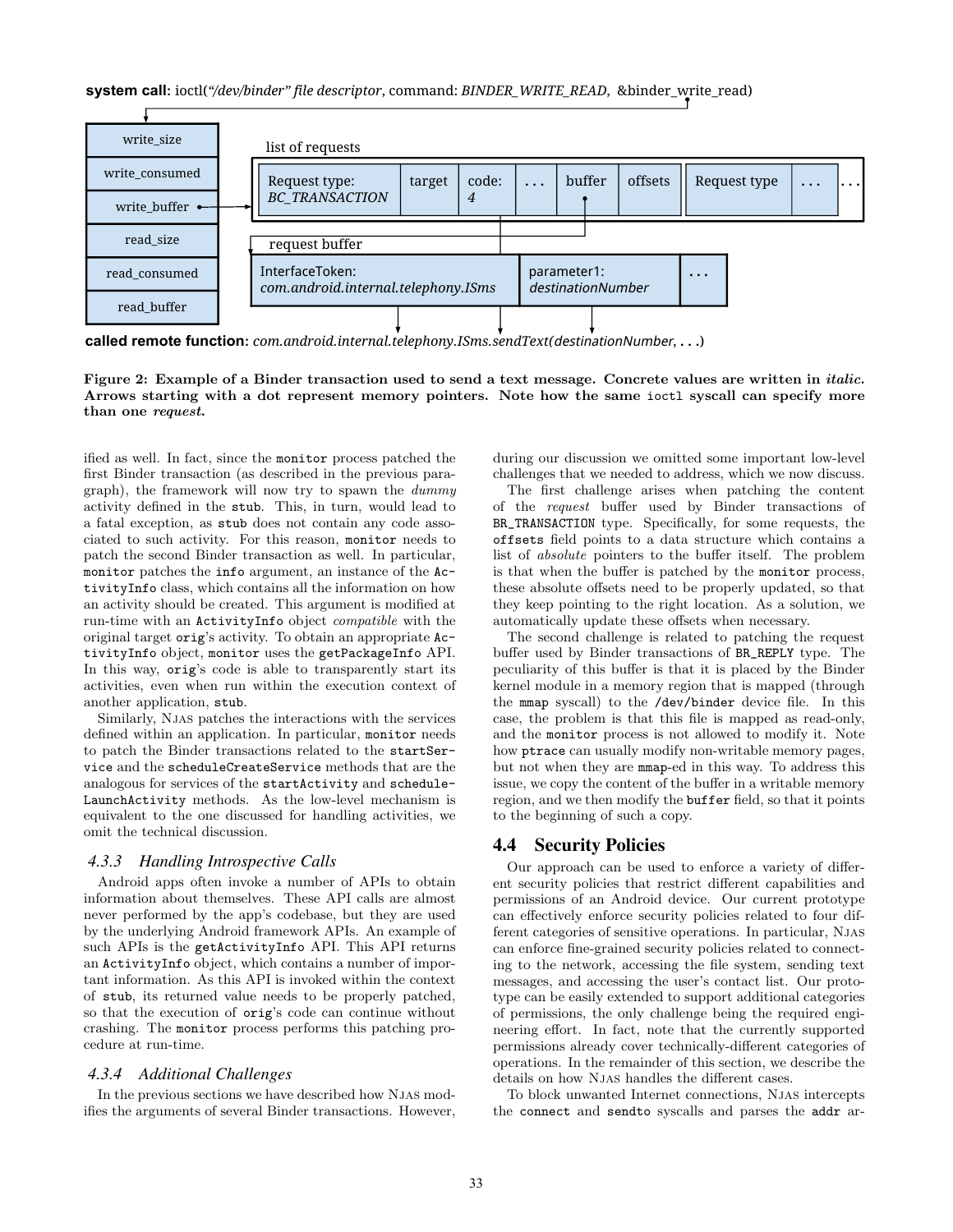gument, which specifies the target IP address. By using this information, the enforcing mechanism decides whether to block a connection attempt, by, for instance, consulting a user-defined white-list of allowed IP addresses. Similarly, Njas can restrict file system access. This functionality could be useful as many apps store potentially-sensitive files (e.g., user's photos) in publicly accessible locations on the device's file system, such as the SD card. For this reason, we give the user the possibility to limit the capabilities of untrusted applications to a specified set of file paths.

Another area where Njas can enforce a fine-grained userdefined policy is related to the capability of sending text messages. In particular, the user might want to block sending text messages to a specific set of phone numbers. Njas can enforce such finer-grained policy by intercepting all Binder requests that are used to invoke one of the following remote functions exported by the SmsManager service: sendText, sendData, and sendMultipartText.

Finally, Njas can block an application from accessing the user's contact list by preventing its access to the Contact-Manager content provider. To this aim, Njas blocks all the invocations to the getContentProvider remote API (exported by the ActivityManager service), when it is used to get a reference to the ContactManager content provider.

Note that our enforcing mechanism is implemented in a way that the execution of the app will continue its execution, even if it attempts to perform an operation that violates a security policy. This is achieved by hot-patching the argument values of each syscall with non-valid ones, instead of abruptly aborting the syscall invocation.

### 4.5 Security Discussion

In this section we discuss how a malicious application could evade our analysis system, and the countermeasures we implemented.

First, note that, by using syscall interposition, Njas is able to fully control the behavior of an app. In fact, the usage of the ptrace mechanism guarantees that the monitor process will be able to intercept every syscall invoked by orig, independently from how they are invoked. In particular, an application can (directly or indirectly) invoke a syscall in three different ways: by invoking a Java-level API, by calling a function implemented in a native library (e.g., libc), or by directly invoking a syscall through inline assembly code (e.g., by executing the svc ARM assembly instruction). In all these three cases, the monitor process will be notified of the generated syscall, and it will have a chance to block it and/or modify its arguments. Note that, in contrast to Njas, all the existing approaches based on bytecode rewriting techniques cannot properly sandbox an application in all these cases (especially when dealing with the last scenario).

A malicious app could try to actively evade our sandbox. However, since ptrace is a kernel-level functionality, there are only very few ways to interfere with this mechanism. In particular, an app could invoke the ptrace and kill syscalls to interfere with the monitor process. To prevent this, monitor forbids the execution of these two syscalls by the monitored code. This approach does not interfere with the execution of benign apps. In fact, the Dalvik VM does not use these syscalls, and apps that include a native code component are supposed to use it only to execute CPU-intensive tasks.

As a last consideration, Njas can neither prevent the user to manually open orig nor it can prevent orig from starting at boot. This could be problematic as the monitor process would not have a chance to monitor the application, as it would be executed outside the context of stub. However, in practice, this does not constitute a problem: First, a user can simply use the manager app to load orig in the sandboxed environment; Second, an app that is installed but never opened will not start at boot automatically; Third, a user can easily prevent an app from starting at boot by closing it using the "Force stop" Android option. In fact, after an app has been closed in this way, it will not automatically start at boot, unless it is manually opened again.

# 5. EVALUATION

In this section, we describe how we evaluated NJAS. First, we discuss how our system is able to correctly sandbox an application we wrote in order to stress-test our system, as well as several real-world apps. Second, we measure the performance overhead introduced by our system, and we compare our results against FireDroid [24], the current state-ofthe-art sandboxing technique based on syscall interposition. For our tests, we used a Samsung Galaxy Tab 10.1 (1 GHz dual-core Nvidia Tegra 2 with ARM Cortex-A9 CPU, 1 GB RAM), running Android 4.2.2.

#### 5.1 Effectiveness

To test the effectiveness of Njas, we first developed a simple application performing the sensitive operations that our current prototype is able to monitor and, if necessary, block. In particular, this application attempts to perform the following operations: initiate several network connections, access sensitive files on the SD card (such as the user's photos), send text messages to premium numbers, and access the user's contact list. The application also declares in its manifest all the permissions that are needed to perform these operations.

We then defined a set of security policies that would exercise the different components of our sandbox. For example, we created a series of security policies to enforce the following behaviors: block connections to network endpoints other than Google, block accesses to the photos folder on the SD card, block text messages directed to premium numbers, and block access to the user's contact list. We then used Njas to enforce such security policies, and we verified that the application was not able to carry out any unwanted behavior.

As a second part of our evaluation, we used our prototype to sandbox the execution of 20 real-world applications. In particular, we selected 7 real-world popular apps from the top-free lists of 7 different app categories on the Google Play market. Table 1 shows the list of applications we selected for each category. We selected these apps as they are popular representatives of different typologies of applications (the Google Play market does not provide precise statistics, but each of these apps has currently more than 10 million installations). In addition, we selected other 13 apps from a set of application randomly downloaded from the Google Play market.

To test our system, we executed each one of the selected 20 apps for about two minutes, and we manually stimulated their functionality. For each of these apps, we did not notice any difference between running them with or without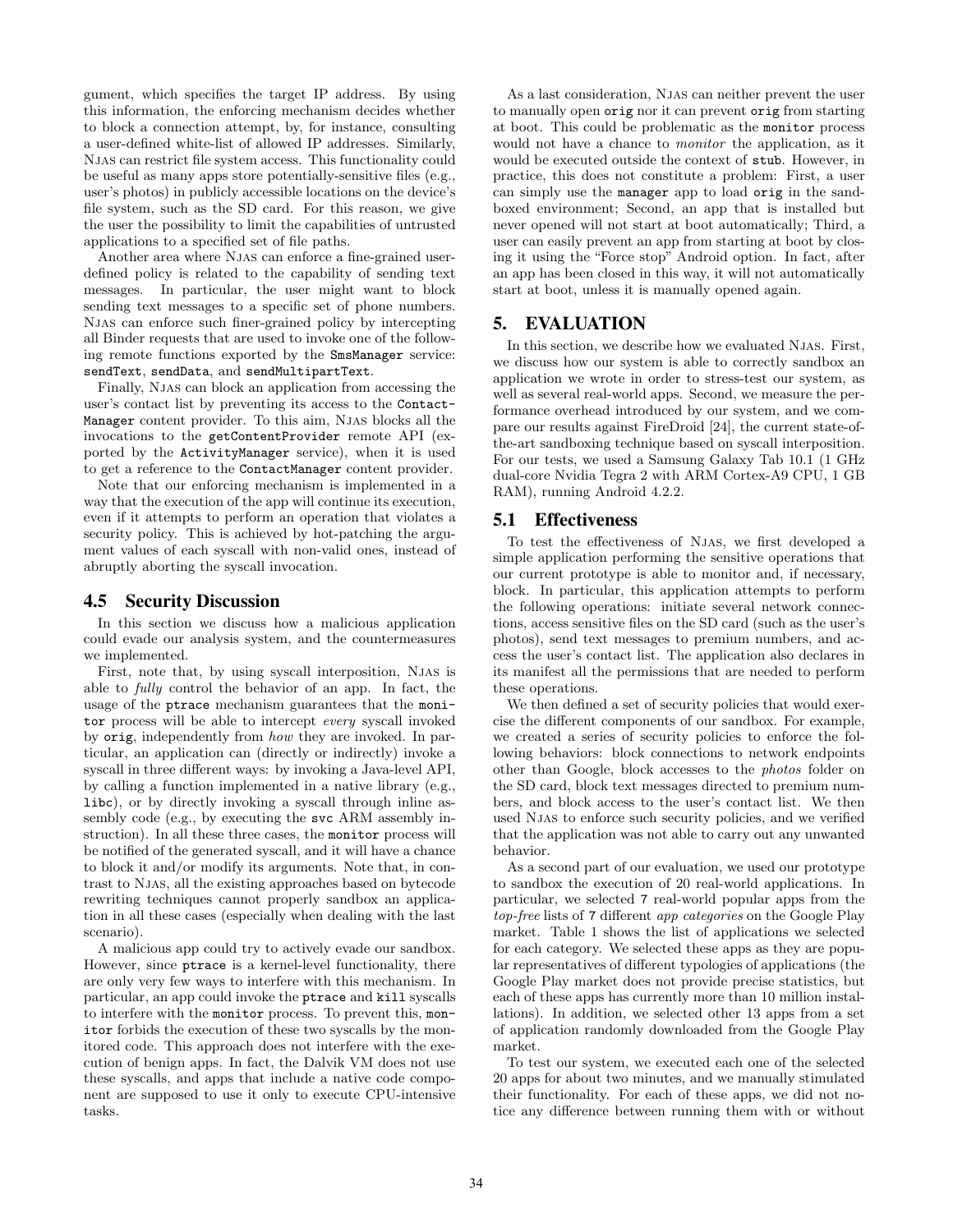| <b>Application Name</b>         | Version | Category          |
|---------------------------------|---------|-------------------|
| Angry Birds                     | 3.0.0   | Game              |
| Instagram                       | 5.0.5   | Social            |
| Bank of America                 | 4.3.255 | Finance           |
| Super-Bright<br>LED Flashlight  | 1.0.3   | Tools             |
| Q Droid                         | 5.4.3   | Productivity      |
| Dictionary -<br>Merriam-Webster | 2.1     | Books & Reference |
| Barcode Scanner                 | 4.5.1   | Shopping          |

Table 1: Details of popular applications we used to test the applicability of Njas in a real-world scenario.

our sandbox. In other words, the application did not crash and its behavior appeared to be the same. Our tests also showed that the sandboxing mechanism is effective. For example, when executing the Angry Birds app by enforcing a policy that blocks all network connections, we were able to normally play the game (since this app's gameplay does not need any Internet connectivity), the only difference being the missing presence of the advertisements: this is expected, as the used advertisement framework relies on network connectivity.

# 5.2 Performance

We now discuss the performance overhead caused by instrumenting Android apps with our system. We tested the performance impact of Njas by using a popular Android benchmark app, called Quadrant (version 1.11). We specifically chose this application for three reasons. First, using an app specifically designed to benchmark an Android device (as opposed to general-purpose applications) allows us to get an objective and deterministic evaluation of the overhead introduced by Njas. Second, this benchmark app tests the performance of a device under many different aspects (e.g., CPU time, memory speed, I/O operations speed, graphic rendering time). Finally, this application is used as part of the evaluation of FireDroid. This simplifies a direct comparison with the state-of-the-art research work that is the most similar to ours (in terms of sandboxing technique). In fact, FireDroid achieves sandboxing through ptrace-based syscall interposition, with the main difference that it requires root access to the device.

Table 2 shows the overhead of our approach with respect to the baseline and FireDroid. The table reports the numbers that the Quadrant benchmark application produced when executed. On the one hand, Njas has a very small overhead for CPU, memory, and GPU operations. On the other hand, it has a high performance impact on I/O operations. This is an expected result since the I/O performance overhead is related to the rate at which an app generates syscalls, which is, in turn, directly linked to number of context switches added by the ptrace-based syscall filtering which Njas uses.

Results show that the performance overhead introduced by Njas, while not being ideal, is acceptable. First, Table 2 shows that our results are in line with those of FireDroid. Moreover, we note that the one of the goals of our work is not to develop a more efficient implementation of the syscall interposition mechanism, but to show how a complete sandboxing mechanism can be implemented without requiring root access to the device. Second, as we mentioned in the previous section, we did not notice any performance hit when we executed the real-world applications, even when testing heavily interactive games, such as Angry Birds. Nonetheless, we acknowledge there is space for improvement in this direction, which we discuss in the next section.

### 6. LIMITATIONS

In this section, we discuss the limitations of our approach and of our current prototype. We also suggest future work that can address these limitations.

The first limitation is related to the Intent mechanism. From a practical point of view, an Intent is a Java object that encodes the willingness to perform an action. There are two types of Intents, explicit and implicit. An Intent is explicit when the target component is explicitly indicated in the Intent object itself. Njas cannot intercept these messages, but this does not constitute a big problem: in fact, the usage of explicit Intents is normally restricted to intra-app communication (as specified in the official Android documentation<sup>2</sup>). Differently, an Intent is implicit when it only specifies the type of action that needs to be performed, without explicitly specifying the target. Moreover, apps can register themselves as available to perform such actions. The current implementation of Njas does not support the usage of implicit intents. However, a possible extension could be to create stub in a way that it would systematically receive all the implicit intents that the original app could possibly handle.

Another limitation is related to the fact that Njas requires read access to the APK file of the app to sandbox. For this reason, our system cannot currently sandbox paid applications, since they are stored in a location that cannot be normally read by unprivileged applications. Note that all the approaches that rely on application-rewriting techniques have the same requirement, as they need access to the original application's codebase. For this reason, all such techniques cannot currently handle paid applications as well.

As a future work, the possibility of performing "time of check to time of use" (TOCTOU) attacks against our current ptrace-based implementation should be studied and mitigated as explained in [16]. In fact, it may be possible for an app to bypass some of the checks we implemented, by using a malicious thread that exploits the time gap between the moment in which our monitoring process checks the parameters of a syscall and the moment in which these values are actually read by the kernel.

In addition, an attacker could specifically detect the fact than an app is run by Njas and consequently modify or halt its execution by, for instance, detecting that the app's threads are monitored using the ptrace interface. How to avoid detection may be studied in future work, however, it is known that avoiding detection of monitoring systems is typically an arms race.

 $^{2}$ http://developer.android.com/guide/components/int ents-filters.html#Types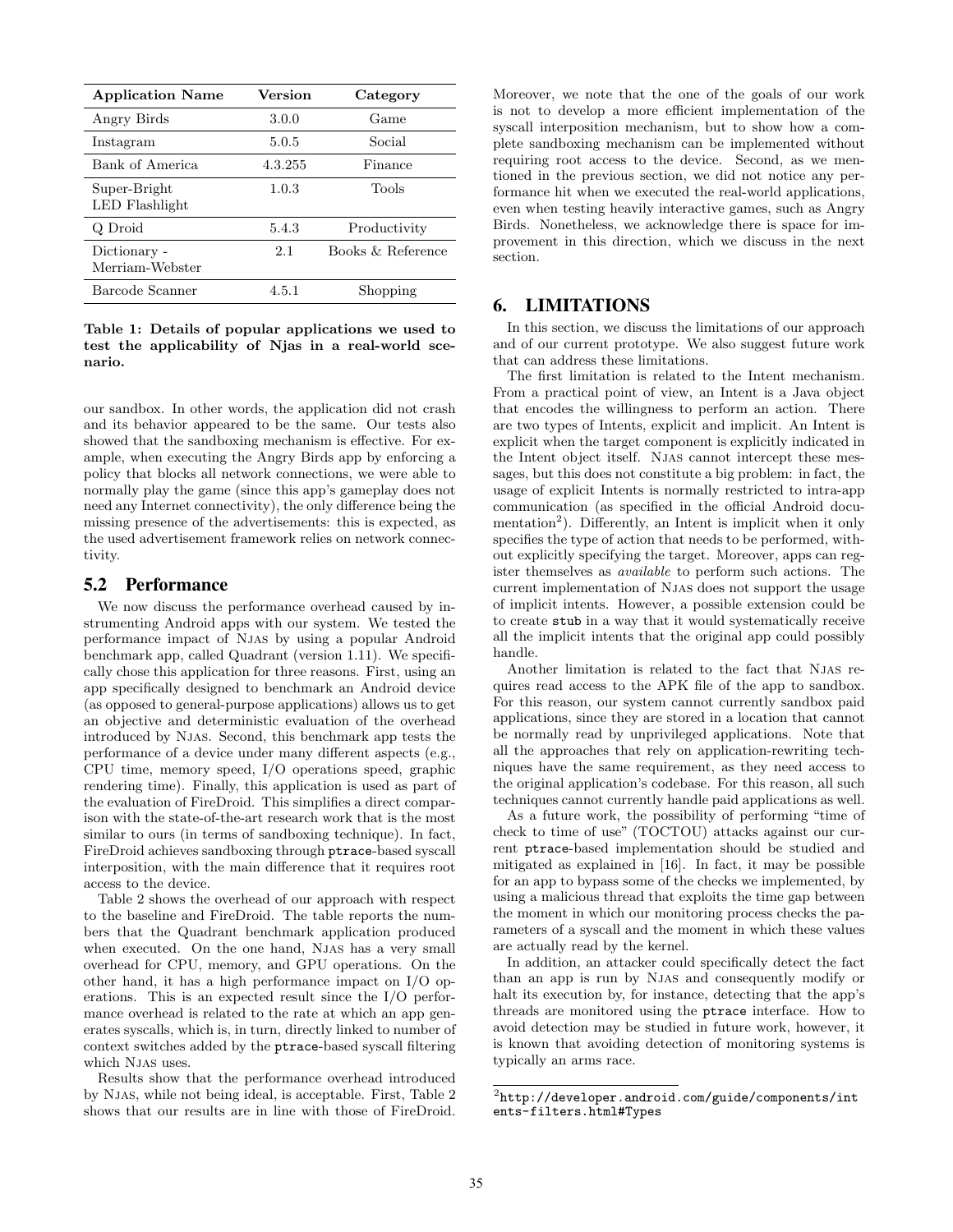| <b>Test</b>  | <b>Baseline</b> | <b>NJAS</b> | NJAS overhead | FireDroid overhead |
|--------------|-----------------|-------------|---------------|--------------------|
| $_{\rm CPU}$ | 4333            | 4055        | $6.87\%$      | $5.2\%$            |
| Memory       | 2210            | 2200        | $0.47\%$      | $3.9\%$            |
| I/O          | 3892            | 1833        | 112.32%       | 97.5%              |
| 2D           | 96              | 96          | $0.00\%$      | $0.2\%$            |
| 3D           | 1960            | 1783        | $9.90\%$      | $3.3\%$            |

Table 2: Overhead introduced by Njas, compared against FireDroid. The numbers are obtained by using the Quadrant benchmark app (version 1.11). Note that the Baseline represents the performance of the system without any instrumentation, and that higher numbers correspond to better performances. The results have been averaged on 5 runs of each test.

As we discussed in Section 5, Njas suffers from some performance overhead. While this is in line with state-of-the-art approaches that are based on syscall interposition, we believe that there is space for improvements. For example, in the near future it might be possible to use the seccomp/BPF functionality (officially introduced in Linux kernel 3.5) to perform syscall interposition on non-rooted, stock Android devices. Such functionality is not available yet (in fact, the latest version of Android runs Linux 3.4.0), but, once it becomes available, it could be used to develop a system with better performance. For example, it would be possible to integrate the techniques implemented in MBOX [19] to sandbox Linux processes more efficiently.

The implementation of our prototype does not currently support the enforcing of fine-grained policies for all the categories of sensitive operations that an app can perform. We note that it would be conceptually simple to extend our prototype to support additional permissions, the only challenge being the required engineering effort. We also note that the main goal of our work is to show how an approach like ours can be used to enforce fine-grained user-defined security policies on devices running non-rooted stock Android, and not to provide a full implementation that covers all the possibilities. Moreover, previous research [16, 24] has shown that supporting more permissions is indeed technically possible. An interesting direction for future work would be to integrate these works with our system.

Finally, while the tests performed in Section 5.1 clearly show that it is possible to use Njas to instrument the execution of complex real-world applications, we acknowledge that the current prototype implementation of our system is not compatible with all the apps. This is due to the limitations already discussed in this section and the missing handling of specific syscalls or Binder transactions. However, our prototype clearly shows that extending our support to a wider range of syscalls and Binder transactions is a viable option, although it would require some engineering effort.

## 7. RELATED WORK

Several papers analyze the current Android permission system [13, 27, 4]. In particular, these works highlight the main problems that affect the current permission system (e.g., being too coarse-grained or not customizable by the user). These studies motivate the necessity of better sandboxing mechanisms, such as the one we propose.

Other works focus on analyzing Android applications to discovery confused deputy vulnerabilities, through which a trustworthy app could be lured into misusing its permissions [17], leaking private information [20, 31], or executing code on behalf of a malicious application [21]. These works show how confused deputy vulnerabilities constitute a realworld threat and motivate even more our work. In fact, the ability to sandbox an Android application could be used to reduce its permissions to adhere to the principle of least privilege: this sensibly mitigates the impact of a malicious app exploiting a confused deputy vulnerability.

Furthermore, several other works propose modifications to the Android framework to better sandbox Android apps. In particular, Cells [2], MOSES [23], and AirBag [29] implement a virtualization-based system, while others propose lighter modifications specifically designed to prevent the leakage of user information [32, 7]. Additionally, alreadyexisting mandatory access control mechanisms, such as TO-MOYO Linux [8] and SE Linux [25], have been ported to Android. However, the adoption of these systems on a large scale is complex, since they require the installation of custom Android versions on a device, or their integration within the official Android distribution. FireDroid [24] implemented a sandboxing mechanism based on syscall interposition using ptrace that requires minimal system modifications. This work shows that syscall interposition can be effective in enforcing user-defined policies in Android. However, FireDroid still requires having root access on the device on which it is used, an option that is not available in stock Android.

Concurrently and independently to our work, Boxify [5] proposes a sandbox mechanism for Android apps sharing the same goal of Njas: providing sandboxed execution of Android apps in an unmodified system. Even though Boxify and Njas achieve the same goal, they have significantly different design choices that result in different security properties. Specifically, Boxify relies on executing apps in an "isolated process" (a special type of process in Android, running with no permissions) and monitoring it by using a Broker process holding the union set of all permissions required by all the apps possibly hosted by Boxify (all the Android permissions, in a typical usage scenario). This makes the Boxify process a potential target for an attacker that could try to escape the Boxify sandbox to gain the wide range of privileges the Boxify process holds. Moreover, the implementation of Boxify needs to reimplement parts of the system services (e.g., the PackageManager service) and thus replicate the numerous security checks normally performed by these system services. For this reason, the task of securely implementing and updating (when newer Android versions are released) the Boxify codebase can be difficult. Finally, Boxify relies on GOT patching (instead of ptrace) to intercept the execution of the sandboxed app. This technique is easily escapable by a sandboxed process (which can perform syscalls without using any library). To mitigate this threat,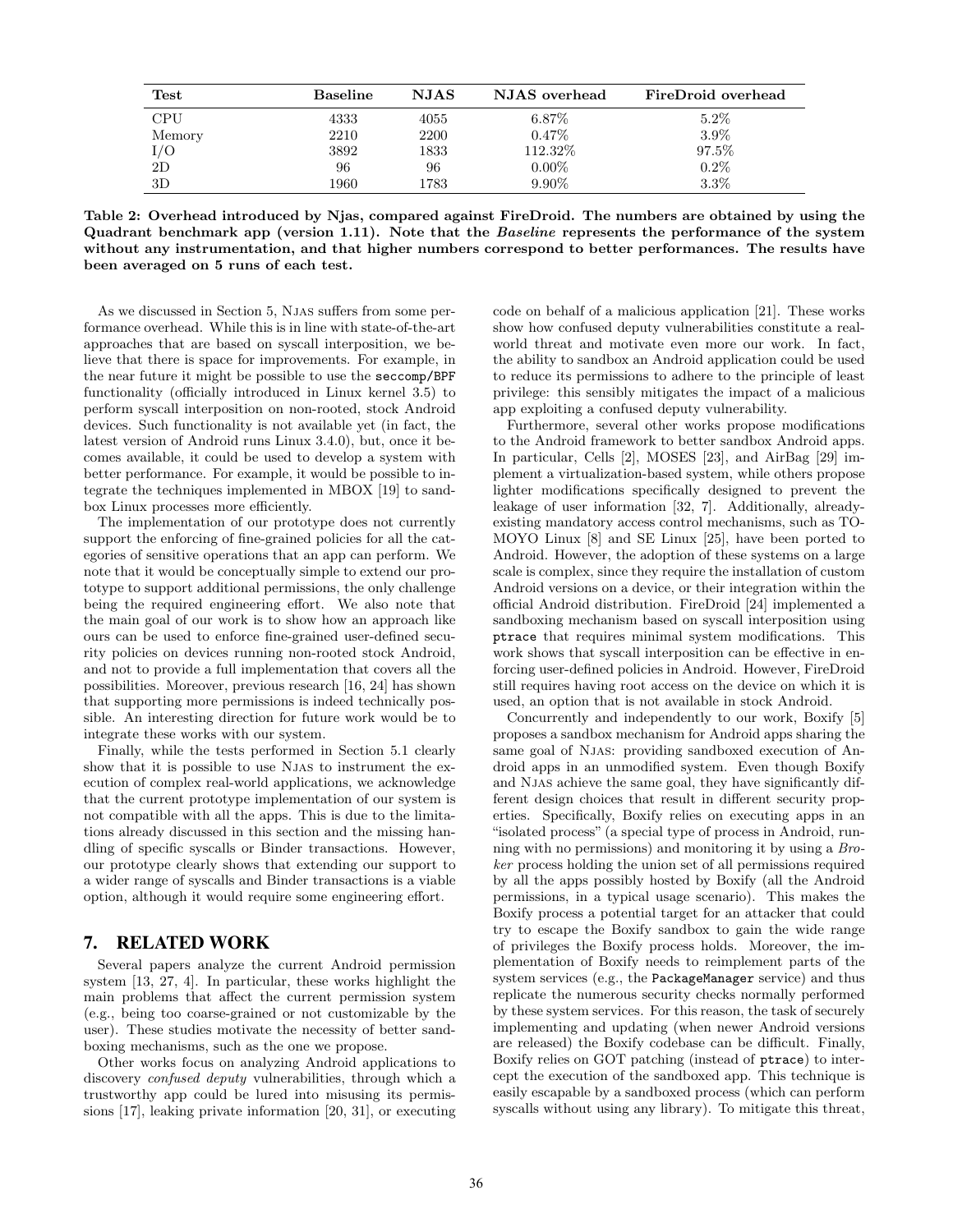Boxify relies on the compartmentalization imposed by the Android operating on "isolated process" (e.g, isolated processes cannot perform any operation requiring an Android permission). However, this still exposes the entire kernel layer to a malicious sandboxed app, without giving any possibility to the Boxify monitoring process to intercept the potentially malicious syscalls executed by it. Nevertheless, we envision that Njas can be used in conjunction with Boxify to provide an additional layer of security.

Many different works propose to automatically repackage Android apps using bytecode rewriting techniques, instead of modifying the Android OS. Specifically, AppGuard [6], I-ARM-Droid [10], RetroSkeleton[9], and Dr. Android [18] monitor potentially dangerous Java method invocations. Differently, Aurasium [30] works at the native code level by patching the GOT of native libraries. Differently from Njas, none of these systems is able to completely monitor the behavior of an app. For instance, a malicious app could evade all of them by using native code that directly executes syscalls through inline assembly code. On the contrary, Njas is able to monitor an app in its entirety, independently from how it operates. Additionally, approaches relying on app repackaging techniques have important usability problems, as we have already discussed.

Finally, the general problem of sandboxing a process by performing syscall interposition has been extensively studied by several previous works. In particular, Garfinkel et al. [15, 16] discuss several common challenges that affect approaches based on syscall interposition, and provide a series of recommendations on how to address them. We took these recommendations into account while designing and implementing Njas. Different implementations of syscall-based sandboxing have been proposed in the literature, such as [28, 22, 26]. All these solutions require, however, modifications to the operating system on which they are used. More recently, MBOX [19] has shown how syscall interposition can be used to effectively sandbox a Linux process, without having root privileges. As previously discussed, MBOX performs syscall interposition by using the seccomp/BPF mechanism. We could not use this mechanism in Njas, as it is not available yet on the Android platform. However, the possibility of integrating such mechanism with our approach represents one of the most promising and interesting future work direction.

# 8. CONCLUSIONS

In this paper, we proposed a novel approach for sandboxing Android applications. Our system comes with several usability and security advantages over previous work. Specifically, it does not require modifications to the Android framework, root access to the device, or to create a modified version of an existing app, which could not be installed without enabling unsafe options. At the same time, our approach is able to completely sandbox an application, even when it contains native code components. We implemented this approach in a tool, called Njas, and we showed how it can be used to effectively sandbox different popular real-world applications, with an acceptable performance overhead. Finally, we discussed the limitations of the current implementation and we propose several directions for future work.

# Acknowledgments

This material is based upon work supported by DHS under Award No. 2009-ST-061-CI0001, by NSF under Award No. CNS-1408632, and by Secure Business Austria. Any opinions, findings, and conclusions or recommendations expressed in this publication are those of the author(s) and do not necessarily reflect the views of DHS, NSF, or Secure Business Austria. This material is also based on research sponsored by DARPA under agreement number FA8750-12- 2-0101. The U.S. Government is authorized to reproduce and distribute reprints for Governmental purposes notwithstanding any copyright notation thereon. The views and conclusions contained herein are those of the authors and should not be interpreted as necessarily representing the official policies or endorsements, either expressed or implied, of DARPA or the U.S. Government

# 9. REFERENCES

- [1] AndroidCentral. Larry Page: 1.5 million Android devices activated every day. http://www.androidcentral.com/larry-page-15-m illion-android-devices-activated-every-day.
- [2] J. Andrus, C. Dall, A. V. Hof, O. Laadan, and J. Nieh. Cells: a Virtual Mobile Smartphone Architecture. In Proceedings of the ACM Symposium on Operating Systems Principles (SOSP), 2011.
- [3] AppBrain. Number of available Android applications. http://www.appbrain.com/stats/number-of-andro id-apps.
- [4] K. W. Y. Au, Y. F. Zhou, Z. Huang, and D. Lie. Pscout: Analyzing the Android Permission Specification. In Proceedings of the ACM Conference on Computer and Communications Security (CCS), 2012.
- [5] M. Backes, S. Bugiel, C. Hammer, O. Schranz, and P. von Styp-Rekowsky. Boxify: Full-Fledged App Sandboxing for Stock Android. In Proceedings of the USENIX Security Symposium (USENIX Security), 2015.
- [6] M. Backes, S. Gerling, C. Hammer, M. Maffei, and P. Styp-Rekowsky. Appguard - Real-Time Policy Enforcement for Third-Party Applications. 2012.
- [7] A. R. Beresford, A. Rice, N. Skehin, and R. Sohan. MockDroid: Trading Privacy for Application Functionality on Smartphones. In Proceedings of the ACM Workshop on Mobile Computing Systems and Applications (HotMobile), 2011.
- [8] S. Bugiel, L. Davi, A. Dmitrienko, S. Heuser, A.-R. Sadeghi, and B. Shastry. Practical and Lightweight Domain Isolation on Android. In Proceedings of the ACM Workshop on Security and Privacy in Smartphones and Mobile Devices (SPSM), 2011.
- [9] B. Davis and H. Chen. RetroSkeleton: Retrofitting Android Apps. In Proceedings of the International Conference on Mobile Systems, Applications, and Services (MobiSys), 2013.
- [10] B. Davis, B. Sanders, A. Khodaverdian, and H. Chen. I-ARM-Droid: A Rewriting Framework for In-App Reference Monitors for Android Applications. Mobile Security Technologies, 2012.
- [11] EFF. Google Removes Vital Privacy Feature From Android, Claiming Its Release Was Accidental.